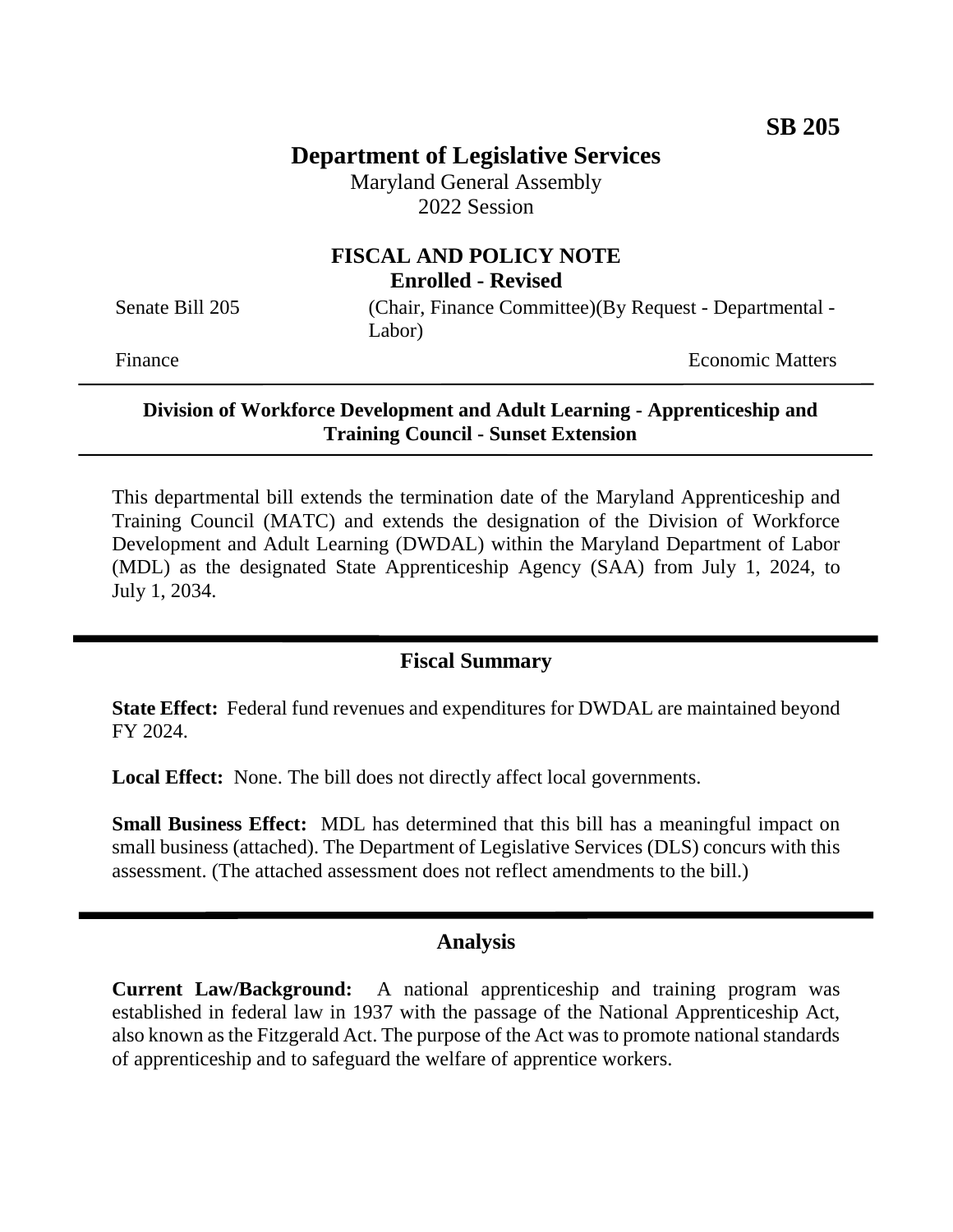Along with 25 [other states](https://www.dol.gov/agencies/eta/apprenticeship/contact) and the District of Columbia, Maryland has chosen to operate its own apprenticeship programs under the federal law. DWDAL is responsible for the daily oversight of State apprenticeship programs. More specifically, DWDAL approves new apprenticeship programs, changes to current programs, and compliance with State and federal requirements. The approval process involves assessing the appropriateness of an apprenticeship program in a proposed industry, the education that will be provided to the apprentice, the current staffing level of the entity proposing the program to determine whether adequate supervision can be provided, recruitment and retention efforts, and the overall operations of the entity. MATC serves in an advisory role for legislation and regulations, recommending changes to update apprenticeship laws.

In 2008, the U.S. Department of Labor implemented regulations that require state officials to be held accountable for the oversight and management of the state's apprenticeship system for federal purposes. In addition to having a state apprenticeship council like MATC, a state must have an agency designated as SAA. In Maryland, DWDAL is the SAA.

## *Maryland Program Evaluation Act*

Pursuant to statutory provisions, more than 60 regulatory entities and activities are subject to termination unless reauthorized periodically through statute. Under the Maryland Program Evaluation Act, these entities may also be subject to an evaluation by the Office of Program Evaluation and Government Accountability (OPEGA) within DLS prior to their termination. However, OPEGA may conduct an evaluation only if directed by specified entities or by legislation. OPEGA has not been asked to conduct an evaluation of MATC or DWDAL. Provisions of law relating to MATC and DWDAL's designation as the SAA are scheduled to terminate July 1, 2024.

**Small Business Effect:** Small businesses may meaningfully benefit from grants and technical assistance as a result of DWDAL continuing to be the designated SAA and MATC continuing beyond fiscal 2024.

# **Additional Information**

**Prior Introductions:** None.

**Designated Cross File:** None.

**Information Source(s):** Maryland Department of Labor; U.S. Department of Labor; Department of Legislative Services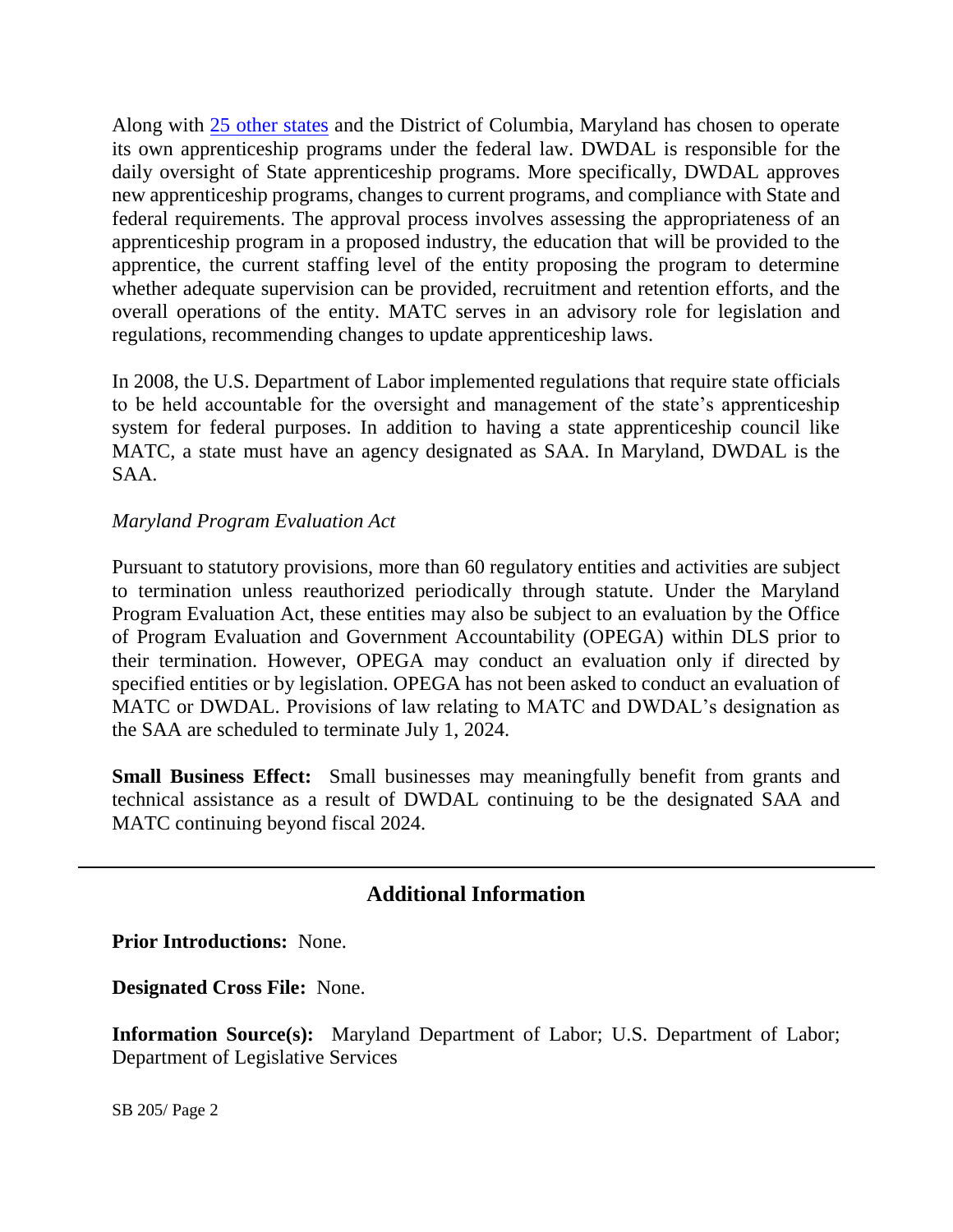| <b>Fiscal Note History:</b> | <b>First Rea</b> |
|-----------------------------|------------------|
| rh/mcr                      | Third Re         |
|                             | R                |

**Fiscal Note History:** First Reader - January 11, 2022  $e$ ader - March 17, 2022 Revised - Amendment(s) - March 17, 2022 Enrolled - April 22, 2022 Revised - Amendment(s) - April 22, 2022

Analysis by: Heather N. MacDonagh Direct Inquiries to:

(410) 946-5510 (301) 970-5510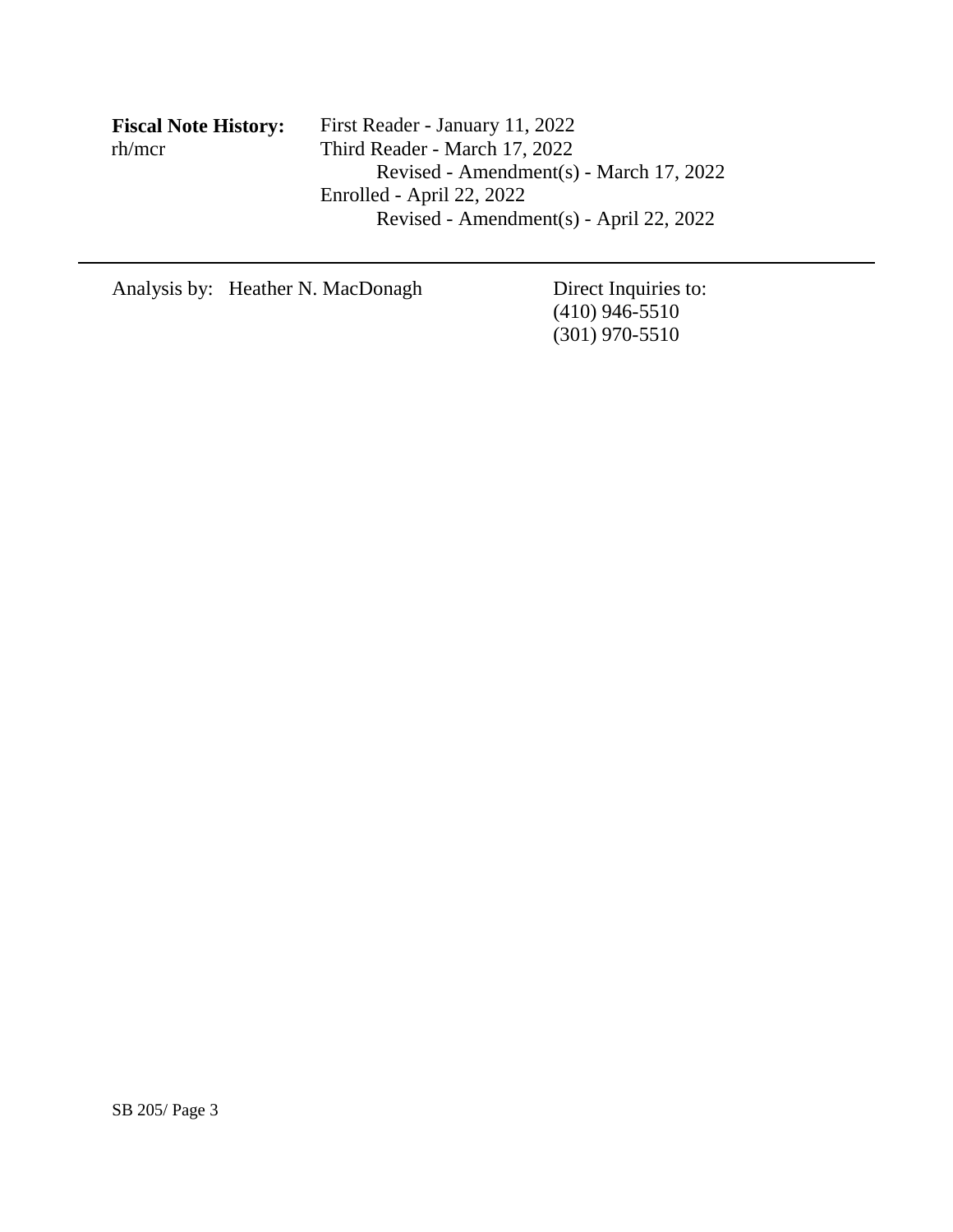## **ANALYSIS OF ECONOMIC IMPACT ON SMALL BUSINESSES**

- TITLE OF BILL: Division of Workforce Development and Adult Learning Apprenticeship and Training Council - Sunset Extension
- BILL NUMBER: SB 205
- PREPARED BY: James Rzepkowski and Erin Roth

### PART A. ECONOMIC IMPACT RATING

This agency estimates that the proposed bill:

### \_\_\_\_ WILL HAVE MINIMAL OR NO ECONOMIC IMPACT ON MARYLAND SMALL BUSINESSES

#### **OR**

 X WILL HAVE A MEANINGFUL ECONOMIC IMPACT ON MARYLAND SMALL BUSINESSES

### PART B. ECONOMIC IMPACT ANALYSIS

Reauthorizing Maryland's code that designates the Maryland Department of Labor (MD Labor) Division of Workforce Development and Adult Learning (DWDAL) as the State Apprenticeship Agency (SAA), and creates and defines the duties of Maryland's Apprenticeship and Training Council (MATC), would positively impact the business community.

As the SAA, DWDAL acts as a resource for employers by providing seed funding and technical assistance to businesses committed to investing in their workforce through the "earn-and-learn" apprenticeship model. This designation allows Maryland to support businesses in establishing and growing Registered Apprenticeships beyond the capabilities of federally managed programs.

Supporting businesses through apprenticeship is an effective workforce strategy. Data from the U.S. Department of Labor demonstrates that Registered Apprentices have a 94 percent retention rate and that for every dollar spent, employers receive back \$1.47 in productivity. Participating businesses not only retain skilled staff, but also have a mechanism to positively invest in their company through training.

DWDAL applies for federal discretionary funds and uses these awards to invest in the State's apprenticeship programming, including sub-grants to apprenticeship sponsors, employers, and Related Instruction providers to further incentivize and expand the use of the "earn-and-learn"

SB 205/ Page 4